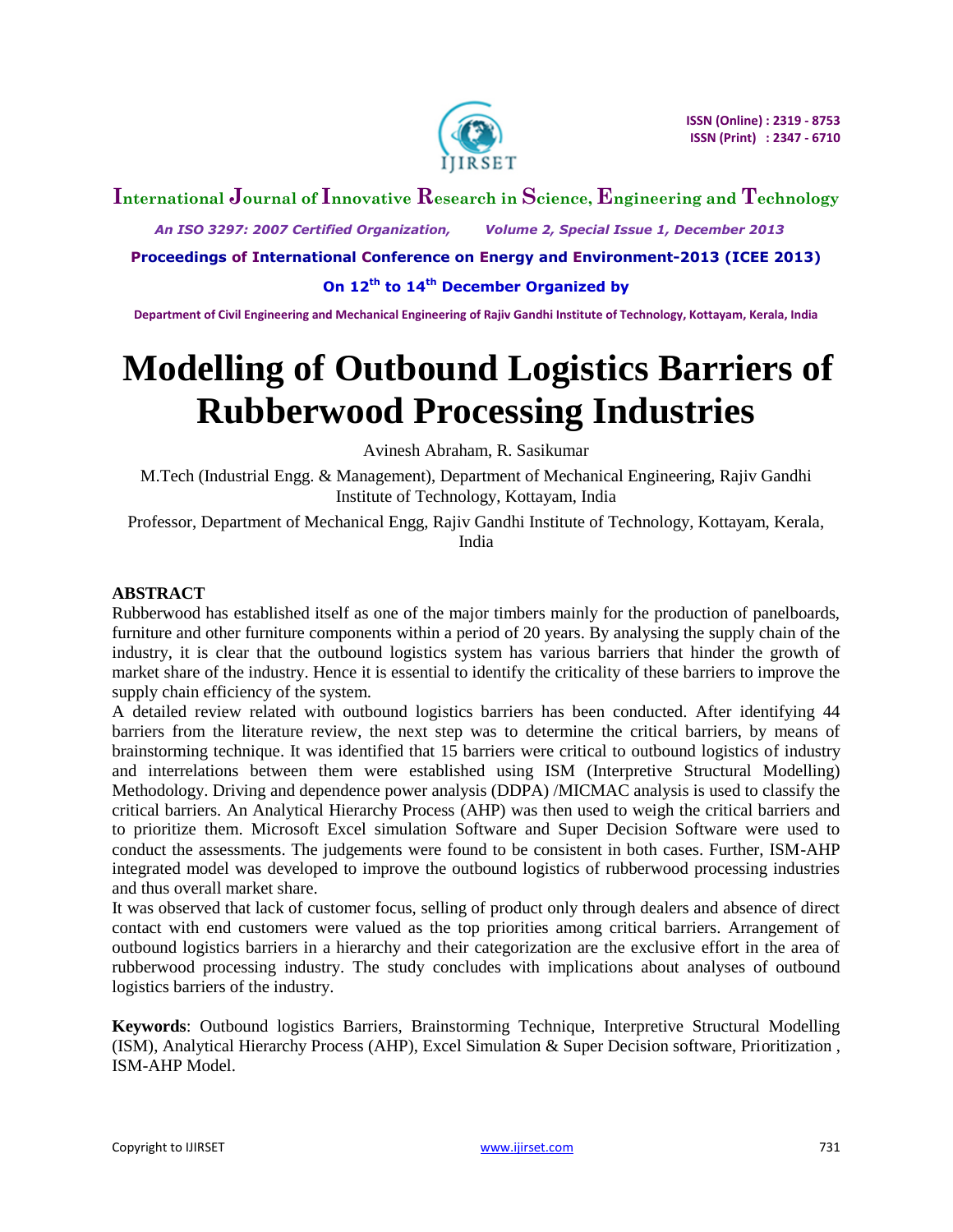#### 1.INTRODUCTION

Kerala, the God's own country is well known for rubber plantations for a century. A large quantity of rubberwood is available in Kerala which when utilized innovatively can reduce deforestation in the state. A number of rubber based industries established in the state. But, its financial indicators are not up to the expectation.

By analyzing the supply chain of rubberwood processing industries, it is clear that the outbound logistics system of the industry faces numerous deficiencies. The Outbound logistics of rubberwood processing industry is hindered by various barriers in multi-directions.The barriers not only hinder the outbound logistics but also influence one another. In order to ensure the reliability and smoothness of the outbound logistics of rubberwood processing industries, these inhibitors have to be eradicated intelligently.

This paper discloses various barriers affecting the outbound logistics of rubberwood processing industries and its influence to one another. The developed framework offers a strong and efficient evaluation technique in decision making for improving market share by means of identifying and prioritizing the critical barriers.

#### 2. LITERATURE REVIEW

Studies in the field of outbound logistics are growing in terms of number of publications over the last decade; consequently organizations have shown growing interest in the concept of outbound logistics. Many authors have discussed the importance of SCM [1, 6]. Liang, L et.al [10] has extensively reviewed the various methods to improve outbound logistics efficiency practices among organizations. Logistics adds value by making products available in the right place and at the right time.

Interpretive structural modelling (ISM) methodology is utilized to understand the mutual influences among the barriers so that those driving barriers, which can aggravate few more barriers and those independent barriers, which are mostly influenced by driving barriers, are identified [12]. Warfield first proposes ISM in 1973. It transforms unclear, poorly articulated mental models of systems in to visible, well-defined models, which will be useful for solving the problem under consideration. ISM is a learning process that enables individuals or groups to develop a map of the complex relationships between the many elements involved in a complex situation [14]. Its basic idea is to use Expert's practical experience and knowledge to decompose a complicated system into several sub-systems (elements) and construct a multilevel structural model. The various aspects of ISM are well-documented in literature world. Alvandi, M et al. [1] have used ISM methodology for modelling the variables of SCM for improving the performance of the supply chain. Luthra et al. [11] developed ISM model to evaluate the barriers of Green Supply Chain Management (GSCM) in the automobile industry in India. Atri, R [2] used ISM to identify for modelling the enablers of coordination in a supply chain. Sarmah et al. [14] used ISM and fuzzy MICMAC to identify and classify the key criterion of information sharing enablers that influence trust in a supply chain management. Shahabadkar, P et.al [13] analysed the variables of supply chain performance by using ISM. They also applied ISM methodology for understanding and establishing the relationship among the barriers for IT enabled supply chain management. Balasubramanian, S [4] applied ISM technique to study the adoption of renewable energy in India. Pramod, V.R et.al [12] developed driving and dependent power analysis (DDPA) to indicate the degree of dependence and driving power of criteria. Several examples of the use of ISM have appeared in the literature, which can be applied in various fields. The Analytic Hierarchy Process (AHP) is a Multi Criteria Decision Making (MCDM) and structured technique that represents a complex decision problem as a hierarchy with different levels. AHP helps the decision-maker facing a complex problem with multiple conflicting and subjective criteria. AHP uses the concepts of fuzzy set theory and hierarchical structure analysis for the selection of the most appropriate alternative among a set of feasible alternatives. The earliest AHP method was proposed by Van Laarhoven and Pedrycz (1983) in which the fuzzy numbers with triangular membership functions describe the fuzzy comparing judgment. Boender (1989) extended van Laarhoven and Pedrycz's method and developed a more robust approach to the normalization of the local priorities. Aviad, S [3] proposed a new method with the use of triangular fuzzy numbers and extent analysis method for the pairwise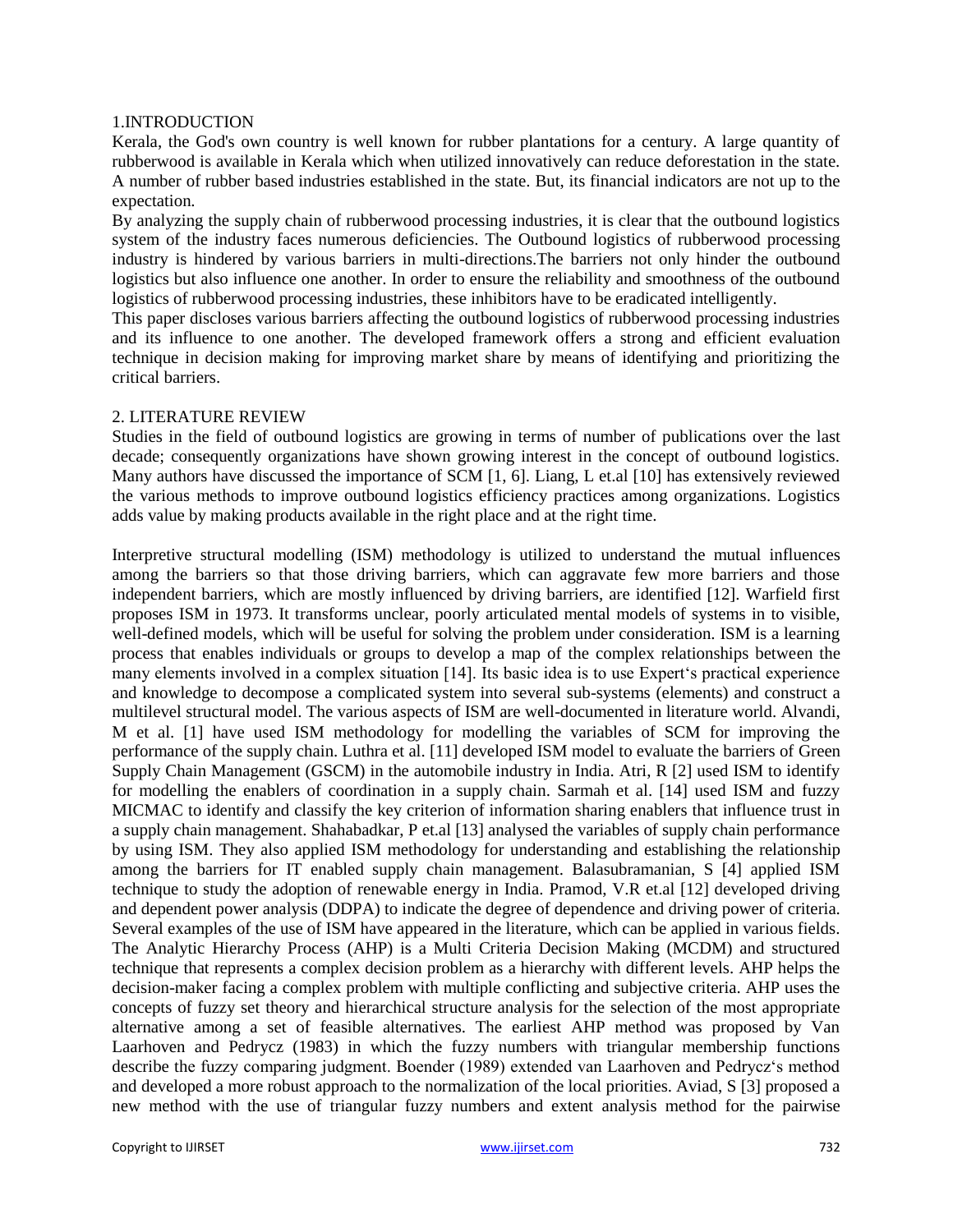comparison scale of AHP and the synthetic extent values of the pairwise comparisons, respectively. Furthermore, many AHP methods developed by various authors can be found in literature.

The studies reviewed so far have made clear that there have been a number of researches about rubberwood industry in general. The researches are either on performance level, profitability or linkages of rubberwood processing industries. However, there has been no research specifically looking for the interrelation among the outbound logistics barriers of rubberwood processing industries. Hence, the first step in this study is determining the barriers affecting the outbound logistics and their interrelations. This is the first study that investigates the barriers of rubberwood processing industries, and develops a ISM-AHP integrated model.

#### 3.PROBLEM DEFINITION

From the pilot study conducted in five Rubber based industries in Kerala, it is seen that the market share of these industries are not appreciable. Expert opinions are collected to study the reasons for poor market share. They opined that the major reasons are due to the barriers of outbound logistic system of the rubber based products. Hence we have decided to conduct a detailed study to identify the various logistic problems and evaluate the degree of critically among the barriers and it shall be very useful to decision makers to take appropriate decision for eliminating the outbound logistics problems and thereby increasing the efficiency of the Supply Chain Management System.

### 4.RESEARCH METHODOLOGY

The barriers relevant to the outbound logistics of rubberwood processing industry are identified based on the Literature Survey and Expert opinion. The inputs are explored through systematic brain storming sections. Groups of Experts, five from rubberwood processing industry, three from academics, and two researchers are consulted for identifying the critical barriers of outbound logistics. This led to the finalisation of variables relevant to the study.



The figure.1 illustrates flow diagram of ISM Methodology.

Fig 1: A schematic diagram of ISM Methodology

# A. *Identification of outbound logistics barriers*

Forty four outbound logistics barriers of the Supply Chain System of industries are identified from the literature published till date. Then the critical outbound logistics barriers relevant to the Rubberised industries are identified from the opinion of a panel of Experts in the field. Then Experts are asked to indicate the importance of 44 listed barriers on a five-point Likert scale, where 1 stands for very low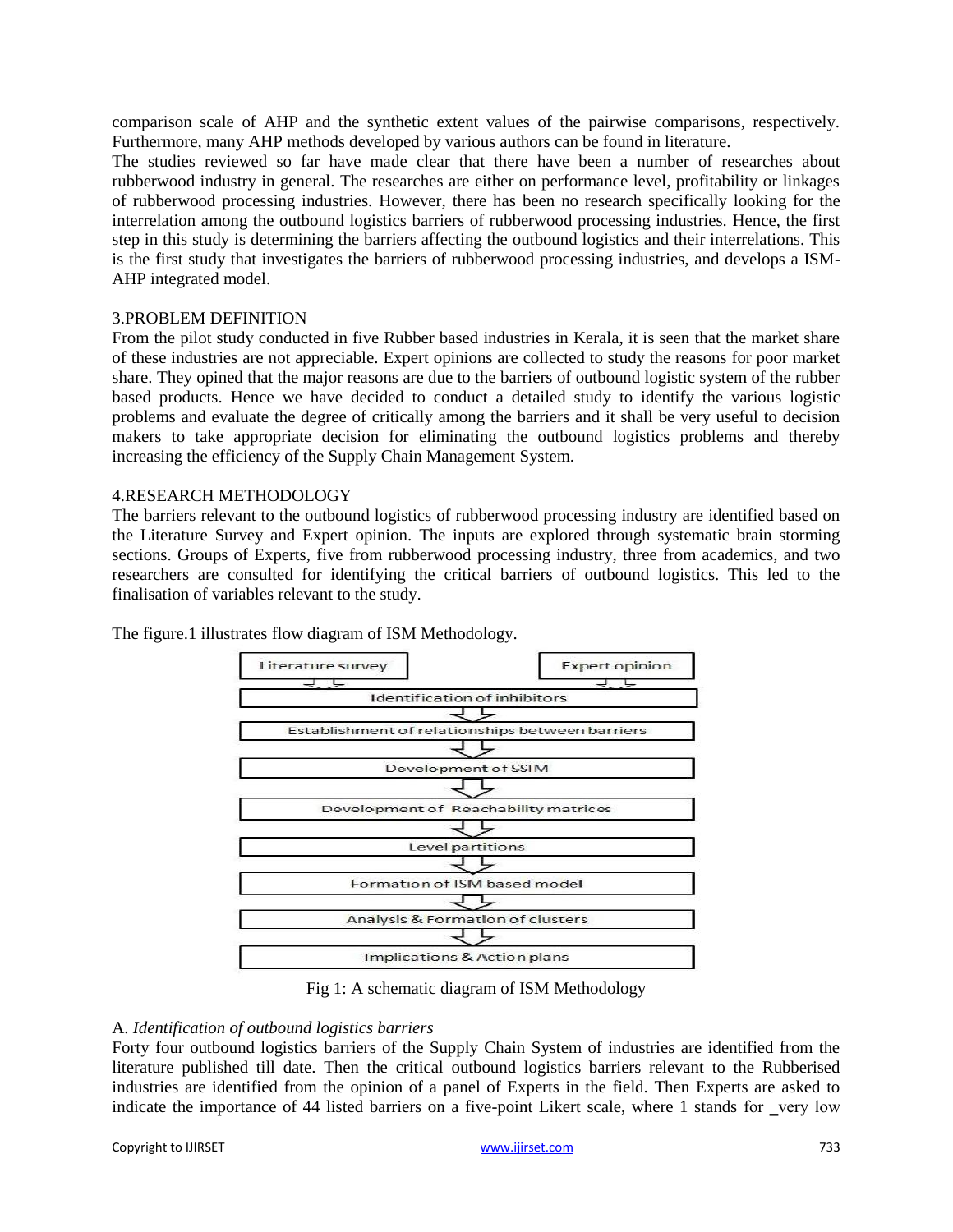importance' and 5 for very high importance'. Those barriers that have mean value greater than 70% of its maximum value (i.e., 3.5) are considered as critical barriers of outbound logistics of rubberwood processing industries. Thereby 15 barriers are identified as the most critical barriers relevant to the industry under study and are given in Table I.

The mean and standard deviations of the data collected are calculated using SPSS (Statistical Package for Social Sciences) Software. The reliability of the data collected from the Experts is measured using Cronbach's alpha- coefficient. The value obtained (0.781) is considered as acceptable reliability.

### TABLE I CRITICAL OUTBOUND LOGISTICS BARRIERS OF RUBBERWOOD PROCESSING INDUSTRIES

| Sl.No | <b>Critical Barriers of rubberwood</b>   | Mean | Std.      |
|-------|------------------------------------------|------|-----------|
|       | processing industries                    |      | Deviation |
| ı     | Lack of customer focus                   | 4.44 | 0.882     |
| 2     | Selling of product only through dealers  | 4.33 | 0.500     |
| 3     | Failure to penetrate into new markets    | 4.33 | 0.707     |
| 4     | Failure to meet delivery schedule        | 4.22 | 0.667     |
| 5     | Absence of direct contact with end       | 4.11 | 1.054     |
|       | customers                                |      |           |
| 6     | Low level utilization of overseas market | 4.00 | 0.707     |
| 7     | Low level of value addition<br>11)       | 4.00 | 0.866     |
|       | rubberwood                               |      |           |
| 8     | Lack of latest IT infrastructure         | 3.89 | 1.167     |
| 9     | No advertisement done through medias     | 3.78 | 1.202     |
| 10    | Low level of outbound<br>logistics       | 3.78 | 1.394     |
|       | integration                              |      |           |
| 11    | about<br>Poor<br>programs<br>awareness   | 3.67 | 0.500     |
|       | marketable advantages of rubberwood      |      |           |
| 12    | No sales promotion                       | 3.67 | 0.500     |
| 13    | Feedback from dealers rarely taken       | 3.56 | 0.527     |
| 14    | Lack of sufficient R&D activities in     | 3.56 | 0.882     |
|       | rubberwood industry                      |      |           |
| 15    | Over influence of foreign companies in   | 3.56 | 1.424     |
|       | regional market                          |      |           |

# B. *Development of Structural Self-Interaction Metrics (SSIM)*

Development of interpretive structural model starts with the preparation of a structural self-interaction matrix, which shows the direction of contextual relationships among the elements. In developing SSIM, following four symbols have been used to denote the direction of relationship between two barriers i and j. Table II shows the rules for forming SSIM.

The reliability of the responses from experts is tested by calculating Cronbach's alpha value. 0.935 is considered as High reliability which is acceptable. Based on the relationships among the inhibitors the SSIM is developed. It is shown in Table III.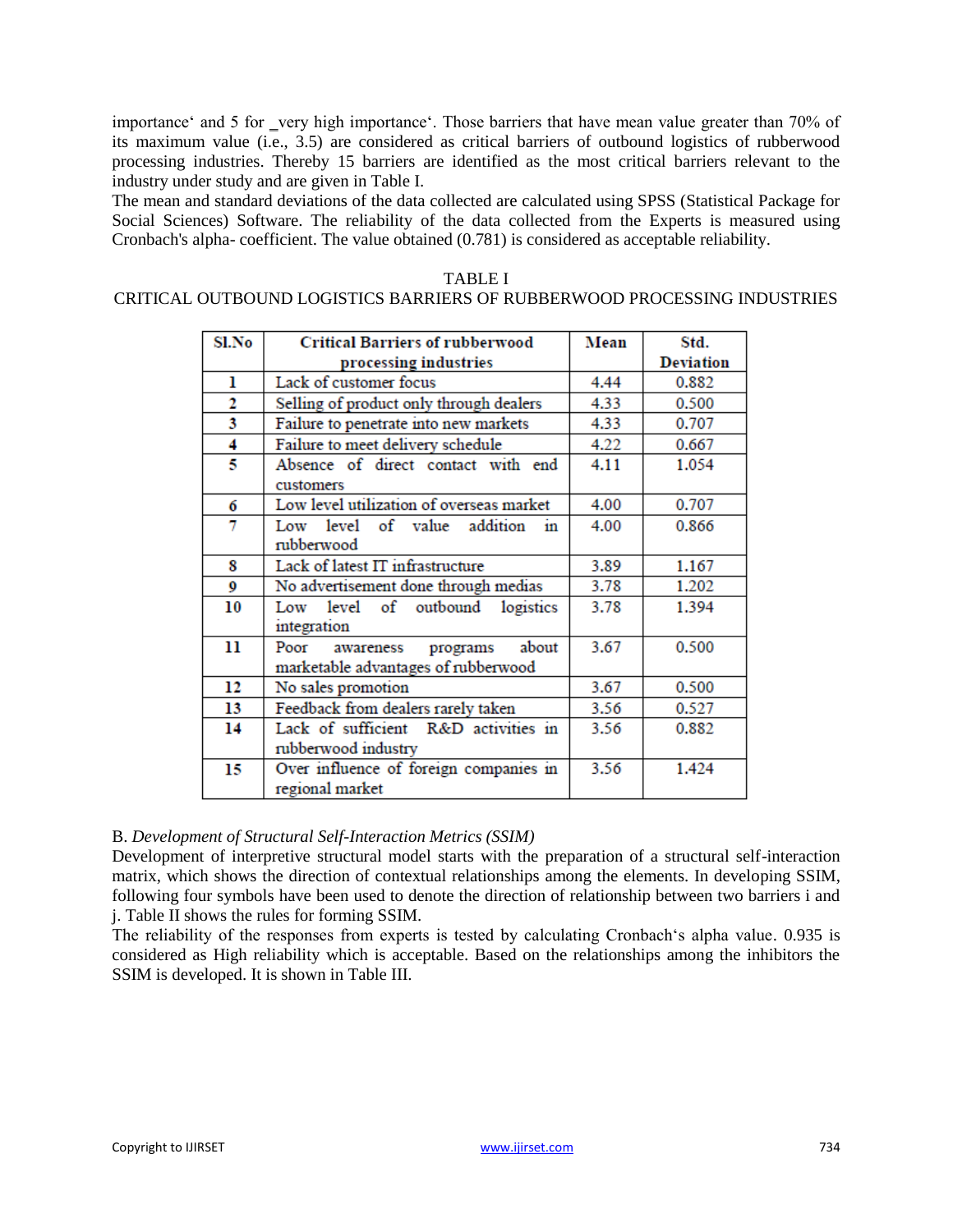# TABLE II RULES FOR FORMING SSIM

| Symbol | Relationship between row (i) and column (j) elements        |
|--------|-------------------------------------------------------------|
|        | Barrier i will lead to barrier j, not in reverse direction  |
| А      | Barrier j will lead to barrier i, not in reverse direction  |
| х      | Barrier i and j will lead to each other, in both directions |
| О      | Barrier i and j are unrelated                               |

|                 |                                                                                   | <b>BARRIER NUMBER</b> |   |   |   |   |   |   |   |   |    |   |    |                |       |                         |
|-----------------|-----------------------------------------------------------------------------------|-----------------------|---|---|---|---|---|---|---|---|----|---|----|----------------|-------|-------------------------|
| B.<br>No        | Outbound logistics barriers of<br>rubberwood processing industry                  |                       |   | 3 |   |   |   |   | 8 |   | 10 | H | 12 | 13             | 14 15 |                         |
| ī               | Selling of product only through dealers                                           |                       | V | ٥ | 0 | ٧ | V | 0 | 0 | V | V  | V | ٥  | V              | χ     | X                       |
| $\overline{1}$  | Failure to penetrate into new markets                                             |                       |   | A | A | X | A | X | X | Å | A  | X | Ō  | A              | Å     | A                       |
| 3               | Lack of integration of latest IT infrastructure                                   |                       |   |   | 0 | ٧ | V |   | 0 | V | 0  | V | O  | V              | X     | X                       |
| 4               | Low level of value addition in rubberwood                                         |                       |   |   |   | X | X | X | v | Ă | X  | V | A  | V              | Ô     | X                       |
| 5               | No sales promotion                                                                |                       |   |   |   |   | ۷ | χ | V | v | X  | X | ٥  | V              | 0     | X                       |
| Ġ               | Absence of direct contact with end<br>customers                                   |                       |   |   |   |   |   | A | V | Å | X  | Ō | ٥  | V              | X     | X                       |
| 1               | Feedback from dealers rarely taken                                                |                       |   |   |   |   |   |   | ٥ | V | ٥  | ٥ | ٥  | V              | Å     | X                       |
| Ŧ               | Over influence of foreign companies in<br>regional market                         |                       |   |   |   |   |   |   |   | Å | A  | v | 0  | $\overline{X}$ | Å     | Ā                       |
| Ţ               | Poor awareness programs about marketable<br>advantages of rubberwood              |                       |   |   |   |   |   |   |   |   | A  | V | V  | o              | Å     | $\overline{\text{v}}$   |
| 10              | No advertisement done through medias                                              |                       |   |   |   |   |   |   |   |   |    | V | ٥  | V              | Ō     | X                       |
| n               | Low level utilization of overseas market                                          |                       |   |   |   |   |   |   |   |   |    |   | A  | A              | Å     | 0                       |
| $\overline{12}$ | Lack of sufficient research and developmental<br>activities inrubberwood industry |                       |   |   |   |   |   |   |   |   |    |   |    | Ō              | 0     | $\overline{\texttt{x}}$ |
| 13              | Failure to meet delivery schedule                                                 |                       |   |   |   |   |   |   |   |   |    |   |    |                | X     | A                       |
| 14              | Low level of outbound logistics integration                                       |                       |   |   |   |   |   |   |   |   |    |   |    |                |       | V                       |
| 15              | Lack of customer focus                                                            |                       |   |   |   |   |   |   |   |   |    |   |    |                |       |                         |

# C. *Development of Reachability Matrix*

This is a metrics of only binary elements. The SSIM has been converted in to a binary matrix, named Reachability Matrix by substituting V, A, X, O by 1 or 0 applying the following rules:

• If  $(i, j)$  value in the SSIM is V,  $(i, j)$  value in the reachability matrix will be 1 and  $(i, i)$  value will be 0

• If  $(i, j)$  value in the SSIM is A,  $(i, j)$  value in the reachability matrix will be 0 and  $(i, i)$  value will be 1

• If  $(i, j)$  value in the SSIM is  $X_i(i, j)$  value in the reachability matrix will be 1 and  $(i, i)$  value will also be 1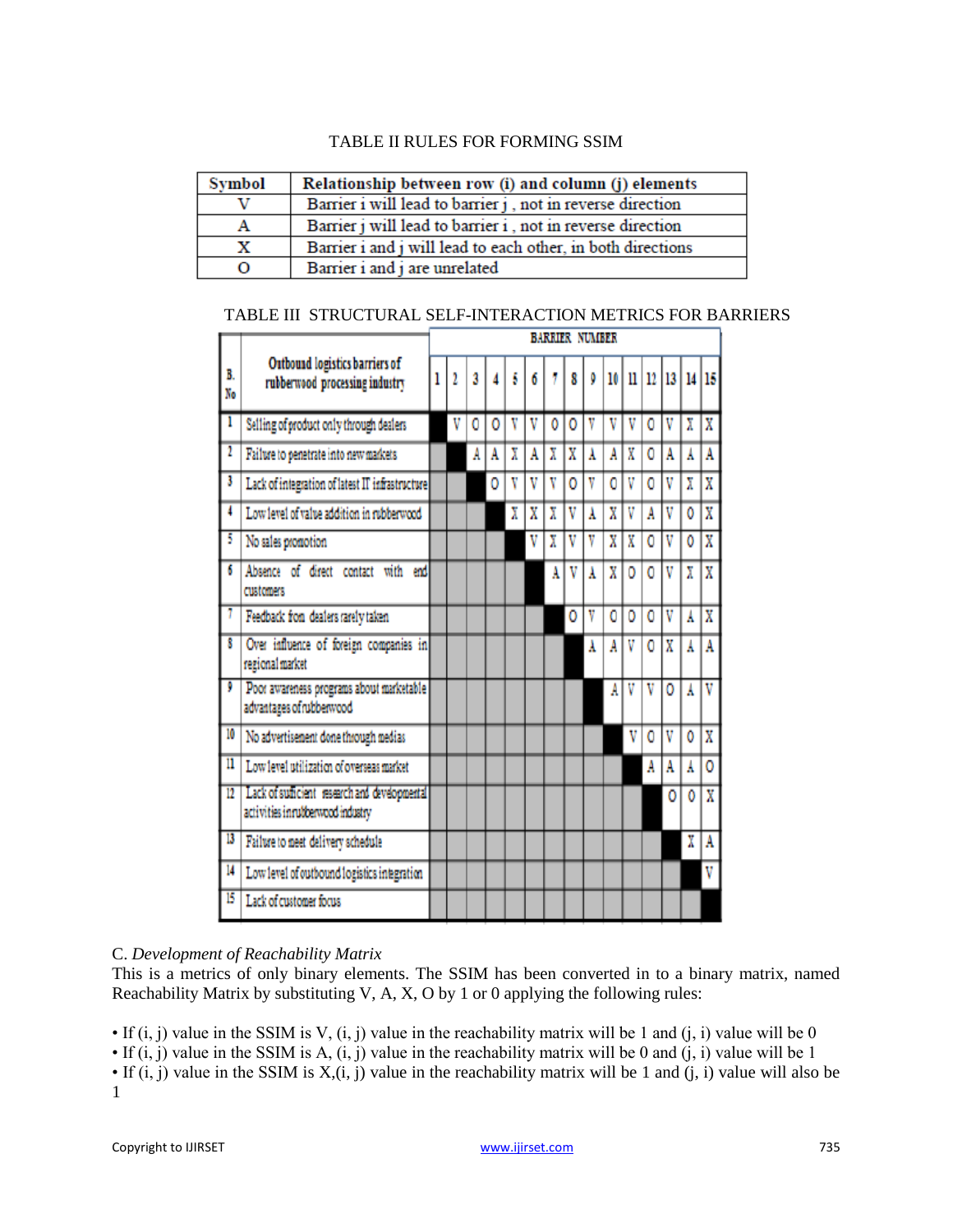• If (i, j) value in the SSIM is  $O_i(i, j)$  value in the reachability matrix will be 0 and (j, j) value will also be  $\Omega$ 

By applying these rules, reachability matrix for the barriers has been obtained (Table IV). The driving power and the dependence power of each barrier have also been shown in the Table IV. Driving power and dependence power are calculated by adding the number of ones in the rows and columns of each barrier respectively. These driving power and dependence help to classify the inhibitors into four clusters.

#### D. *Partitioning of Levels*

The reachability and antecedent set for each barrier have been determined from the final reachability matrix. The reachability set for a barrier consists of the barrier itself and the other barriers, which it influences. The antecedent set consists of the barrier itself and other barriers, which may influence it. The variables, which are common in reachability set and antecedent set, are allocated at the intersection set.

| <b>BARRIERS</b>            | 1  | $\overline{2}$ | 3  | 4 | š | 6  | ŧ | ŝ  | ğ | 10 | n  | 12 | 13 | 14 | 15 |            | <b>Driving</b><br>Power |
|----------------------------|----|----------------|----|---|---|----|---|----|---|----|----|----|----|----|----|------------|-------------------------|
|                            |    |                |    |   |   |    |   |    |   |    |    |    |    |    |    | <b>SUM</b> | <b>RANK</b>             |
| l                          | 1  | 1              | 0  | D | ı | 1  | O | ٥  | 1 | l  | 1  | ٥  | 1  |    | 1  | 10         | 3                       |
| 2                          | ٥  | 1              | Ô  | ٥ | 1 | Ô  | 1 | 1  | Ō | ô  | 1  | Ō  | ٥  | Ô  | 0  | 5          | 5                       |
| 3                          | ٥  | 1              | 1  | D | l | 1  | 1 | 0  | 1 | ٥  | 1  | ٥  | l  |    | 1  | 10         | 3                       |
| 4                          | Ō  | 1              | 0  | ı | ı | 1  |   | 1  | 0 |    | 1  | Ô  | 1  | Ō  | 1  | 10         | 3                       |
| ī                          | 0  | 1              | 0  | ı | l | 1  | 1 | 1  | 1 |    | 1  | ٥  | ı  | ٥  | 1  | 11         | 2                       |
| 6                          | 0  | 1              | 0  | ı | ٥ | 1  | ٥ | 1  | 0 |    | 0  | ٥  | ı  |    | 1  | 8          | 4                       |
| 7                          | ٥  | 1              | 0  | ı | 1 | 1  | 1 | 0  | 1 | ٥  | ٥  | ٥  | 1  | ٥  | 1  | 8          | 4                       |
| $\overline{\bm{s}}$        | Ō  | 1              | 0  | D | ٥ | 0  | Ō | 1  | ٥ | Ô  | 1  | O  | 1  | 0  | 0  | 4          | 6                       |
| g                          | 0  | 1              | 0  | 1 | 0 | 1  | 0 | 1  | 1 | Ô  | 1  | l  | 0  | O  | 1  | 8          | 4                       |
| 10                         | ٥  | 1              | Ō  | 1 | 1 | 1  | Ô | 1  | 1 | ı  | 1  | Ô  | 1  | ٥  | 1  | 10         | 3                       |
| π                          | 0  | 1              | 0  | D | 1 | 0  | O | 0  | 0 | ٥  | 1  | ٥  | ٥  | ٥  | 0  | 3          | 7                       |
| $\overline{11}$            | 0  | 0              | 0  | 1 | 0 | 0  | Ō | 0  | Ō | ٥  | 1  | l  | 0  | 0  | 1  | 4          | 6                       |
| 13                         | Ō  | 1              | 0  | D | ٥ | 0  | Ŏ | 1  | Ō | Ŏ  | 1  | Ŏ  | 1  |    | 0  | 5          | 5                       |
| 14                         | 1  | 1              | 1  | Ď | 0 | 1  | ĩ | 1  | 1 | ٥  | 1  | Ô  | 1  |    | 1  | 11         | 2                       |
| 15                         | 1  | 1              | 1  | 1 | ı | 1  | 1 | 1  | ٥ |    | Ô  | l  | 1  | ٥  | 1  | 12         | 1                       |
| Dependence<br><b>Power</b> | 3  | 14             | 3  | B | 9 | 10 | 7 | 10 | 7 | 6  | 12 | 3  | 11 | 5  | 11 |            | 119/119                 |
| <b>SUM</b>                 |    |                |    |   |   |    |   |    |   |    |    |    |    |    |    |            |                         |
| <b>RANK</b>                | 10 | 1              | 10 | 6 | 5 | 4  | 7 | 4  | 7 | 8  | 2  | 10 | 3  | 9  | 3  |            |                         |

TABLE IV REACHABILITY MATRIX FOR OUTBOUND LOGISTICS BARRIERS

Thus, antecedent set and intersection set are located. This leads to locate the top-level element. The toplevel element for each hierarchy is the elements in which antecedent set and intersection set are same in the ISM hierarchy. Once the top level barrier is identified, it is removed from consideration and other top level barriers are found. This process will be continued till all levels of each barrier are found. The levels identified by this procedure have been utilized for the formation of ISM Model. In the present work, the fifteen outbound logistics barriers, along with their reachability set, antecedent set, intersection set and levels, are calculated. Level identification process of these barriers can be completed in seven iterations, which can be summarized as Table V.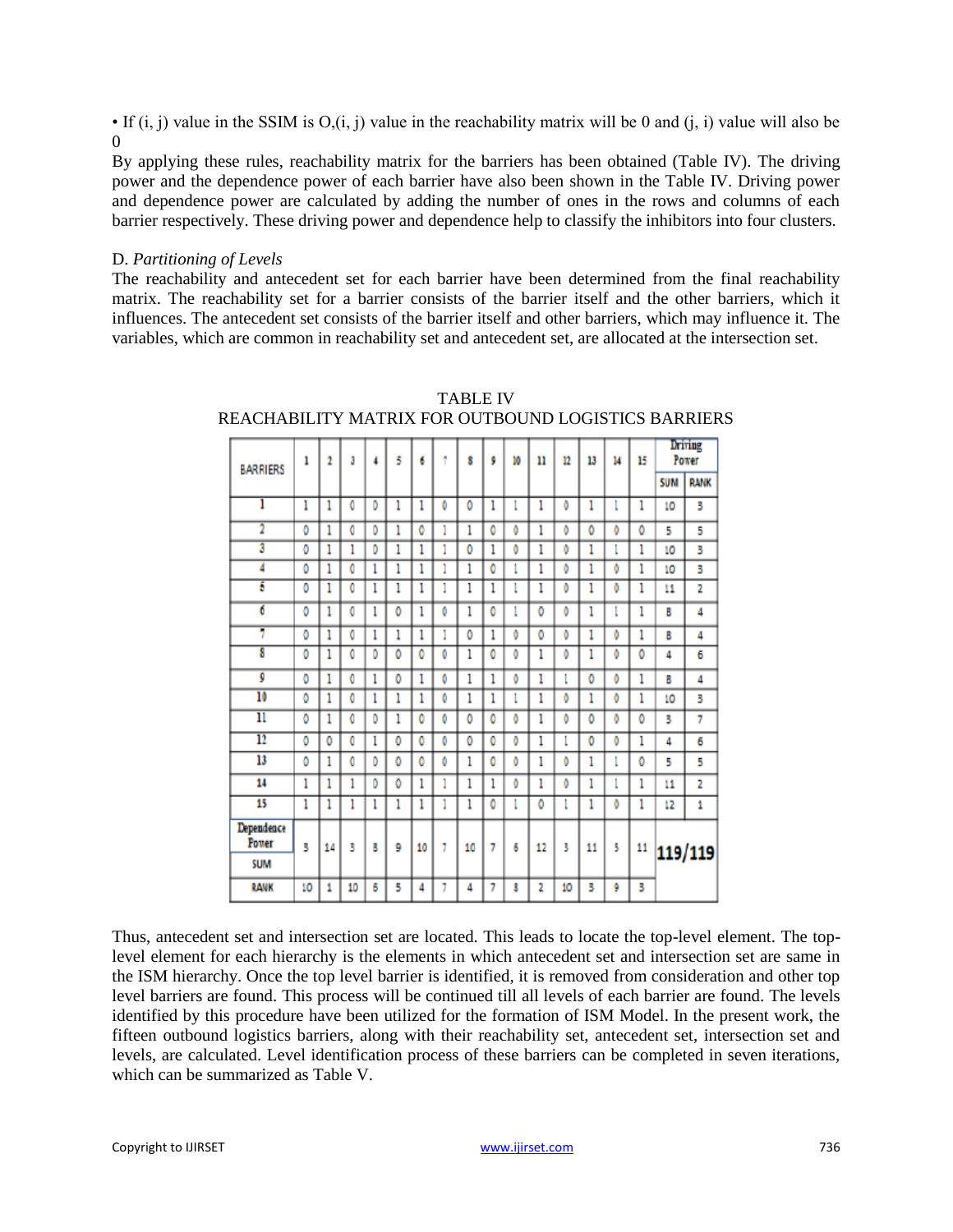#### E. *Formation of ISM based model*

From the reachability metrics, a preliminary model, called digraph, has been developed by means of vertices or nodes, and lines of edges. The digraph is converted into the final ISM model by replacing the criteria nodes with statements. The ISM based model is reviewed for conceptual inconsistency and the final model is presented in Figure 2. If there is a relationship between the barriers j and i, this is shown by an arrow which points to from i to j.

#### F. *Classification of Barriers (MICMAC analysis)*

Matrice d'Impacts croises-multipication appliqu´ean classment (cross-impact matrix multiplication applied to classification) is abbreviated as MICMAC, developed by Michel Godet in 1975. The purpose of a MICMAC analysis is to analyse the driver and dependence power of the barriers. This is done to identify the key barriers that drive the system. Here the driving power and dependence of barriers are determined from the reachability matrix (Table IV). A graph between dependence power and driving power of the barriers is presented in Figure 3.

| <b>Barriers</b> | Reachability                    | <b>Antecedent</b>                        | <b>Intersection</b>      | Level |
|-----------------|---------------------------------|------------------------------------------|--------------------------|-------|
|                 | set                             | set                                      | set                      |       |
| 1               | 1,2,5,6,9,10,11,<br>13.14.15    | 1,14,15                                  | 1,14,15                  | VII   |
| $\overline{2}$  | 2, 5, 7, 8, 11                  | 1,2,3,4,5,6,7,8,9,<br>10, 11, 13, 14, 15 | 2, 5, 7, 8, 11           | I     |
| 3               | 2,3,5,6,7,9,11,<br>13.14.15     | 3.14.15                                  | 3,14,15                  | VII   |
| 4               | 2,4,5,6,7,8,10,<br>11.13.15     | 4.5.6.7.9.10.<br>12.15                   | 4,5,6,7,10,15            | Ш     |
| 5               | 2,4,5,6,7,8,9,10,<br>11.13.15   | 1,2,3,4,5,7,<br>10,11,15                 | 2,4,5,7,10,<br>11.15     | VI    |
| 6               | 2,4,6,8,10,13,<br>14.15         | 1,3,4,5,6,7,9,<br>10.14.15               | 4,6,10,14,15             | ш     |
| 7               | 2.4.5.6.7.9.13.15               | 2,3,4,5,7,14,15                          | 2,4,5,7,15               | VI    |
| 8               | 2,8,11,13                       | 2,4,5,6,8,9,10,<br>13.14.15              | 2,8,13                   | П     |
| 9               | 2,4,6,8,9,11,12,15              | 1.3.5.7.9.10.14                          | 9                        | v     |
| 10              | 2,4,5,6,8,9,10,<br>11.13.15     | 1,4,5,6,10,15                            | 4.5.6.10.15              | VI    |
| 11              | 2, 5, 11                        | 1,2,3,4,5,8,9,10,<br>11, 12, 13, 14      | 2, 5, 11                 | I     |
| 12              | 4.11.12.15                      | 9.12.15                                  | 12.15                    | IV    |
| 13              | 2,8,11,13,14                    | 1.3.4.5.6.7.8.10.<br>13,14,15            | 8,13,14                  | П     |
| 14              | 1,2,3,6,7,8,9,11,<br>13.14.15   | 1,3,6,13,14                              | 1,3,6,13,14              | VII   |
| 15              | 1,2,3,4,5,6,7,8,10,<br>12.13.15 | 1,3,4,5,6,7,9,<br>10.12.14.15            | 1,3,4,5,6,7,<br>10.12.15 | Ш     |

# TABLE V PARTITIONING OF REACHABILITY MATRIX SHOWING ALL LEVELS OF BARRIERS

Fig 2. Interpretive Structural modeling of outbound logistics barriers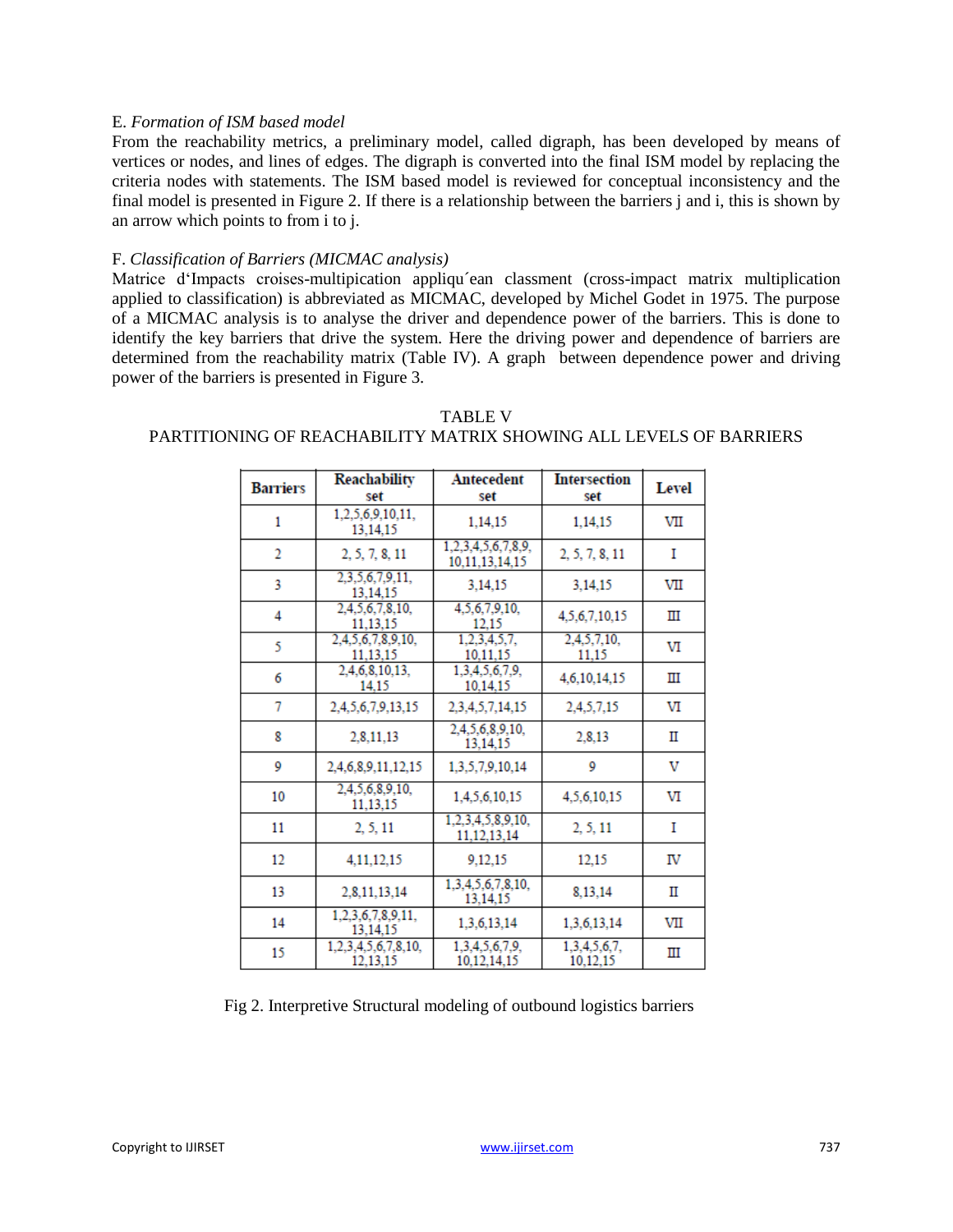



Fig3. Driving Power-dependence diagram for barriers (MICMAC analysis)

All barriers are classified based on driving and dependence power analysis (DDPA) into four clusters; autonomous, dependent, linkage and independent barriers. The first cluster consists of the ―**autonomous barriers**‖ that have weak driver power and weak dependence. The second cluster consists of the **dependent barriers** that have weak driver power but strong dependence. Third cluster has the **linkage**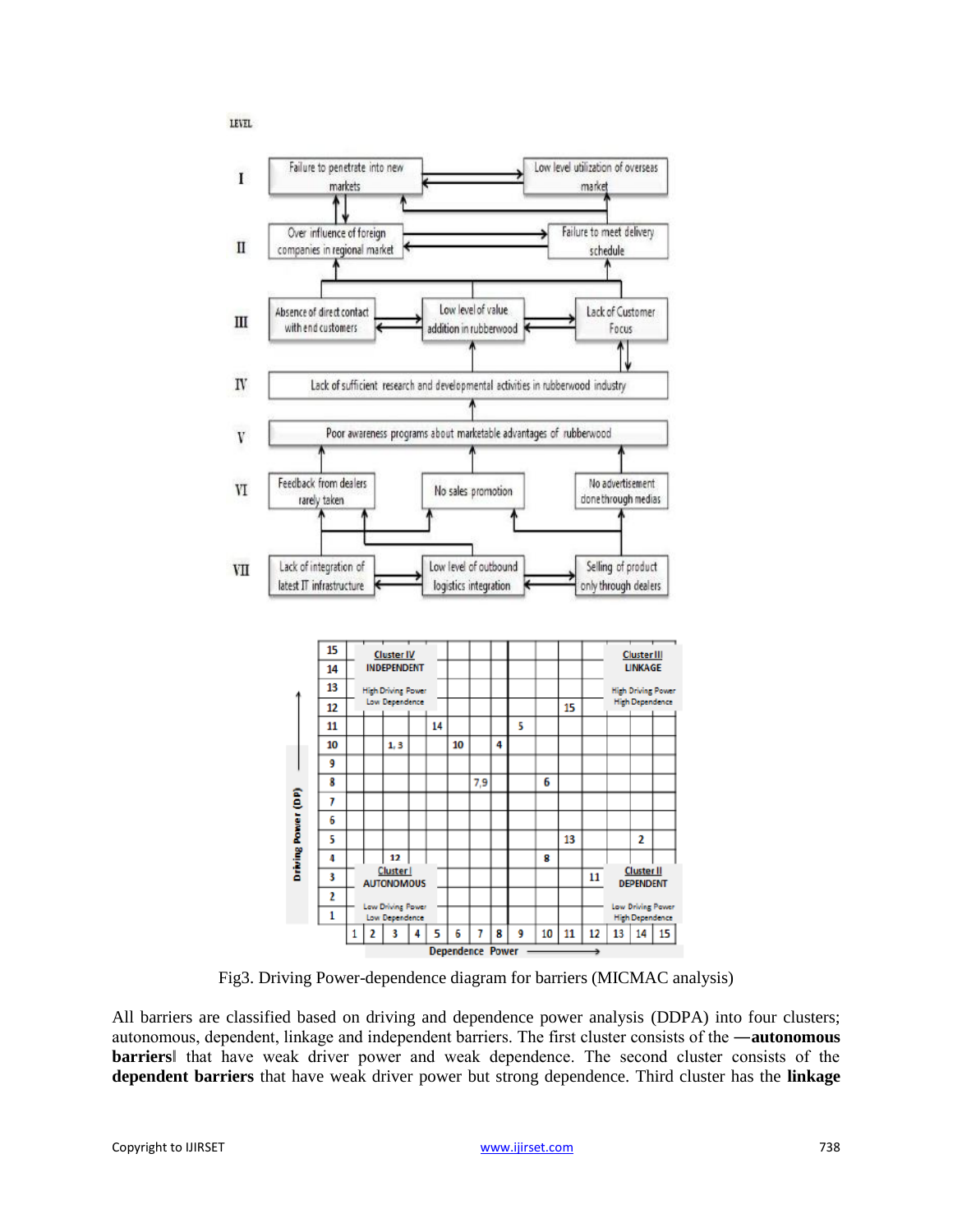**barriers** that have strong driving power but also strong dependence. The fourth cluster includes the **independent barriers** having strong driving power but weak dependence.

Then a pair-wise comparison is done in terms of which element dominates the other. There are [n (n−1)/2] judgments required to develop the set of matrices. Reciprocals are assigned in each pair-wise comparison. Table VI shows AHP rating scale proposed by Saaty.

For any pair of criteria *i, j*:

| TABLE VISAATY KATING SCALE |                                           |  |  |  |  |  |
|----------------------------|-------------------------------------------|--|--|--|--|--|
| Score                      | <b>Relative importance</b>                |  |  |  |  |  |
|                            | Equal importance of i and j               |  |  |  |  |  |
|                            | Moderate importance of i over j           |  |  |  |  |  |
|                            | Strong importance of i over j             |  |  |  |  |  |
|                            | Very strong importance of i over j        |  |  |  |  |  |
| Q                          | Absolute (extreme) importance of i over j |  |  |  |  |  |

TABLE VI SAATY RATING SCALE

When the value of an element i against j is n, then an element j's importance against the element i is  $1/n$ . Figure.4 shows pair wise comparison matrix of each barriers.

# G. *Prioritization of Barriers*

The weight value of the barriers in each layer of the ISM framework is calculated using Analytical Hierarchy Process (AHP). The AHP version normalizes the pair-wise comparison values within each of the matrices and then averages (normalize) the values in each row to get the corresponding weights and ratings. For the pair-wise comparisons the nine

point scale used by T. L. Saaty has been used with respect to judges on the alternatives. Such matrices are evaluated based on the numerical value on the scale 1 to 9 to every pair of alternatives assigned by the Experts. The Procedure of AHP is defined as:

1. Developing a pair wise comparison matrix for each criterion

2. Normalizing the resulting matrix

3. Averaging the values in each row to get the corresponding rating

4. Checking the consistency of the pair-wise comparison matrix by calculating the consistency ratio.

Consistency Ratio CR=CI/RI where,

CI is the Consistency Index and

RI is the Random Consistency Index Ratio

If CR<0.1, Then the evaluations are consistent



Fig.4. Pair wise comparison matrix of barriers using AHP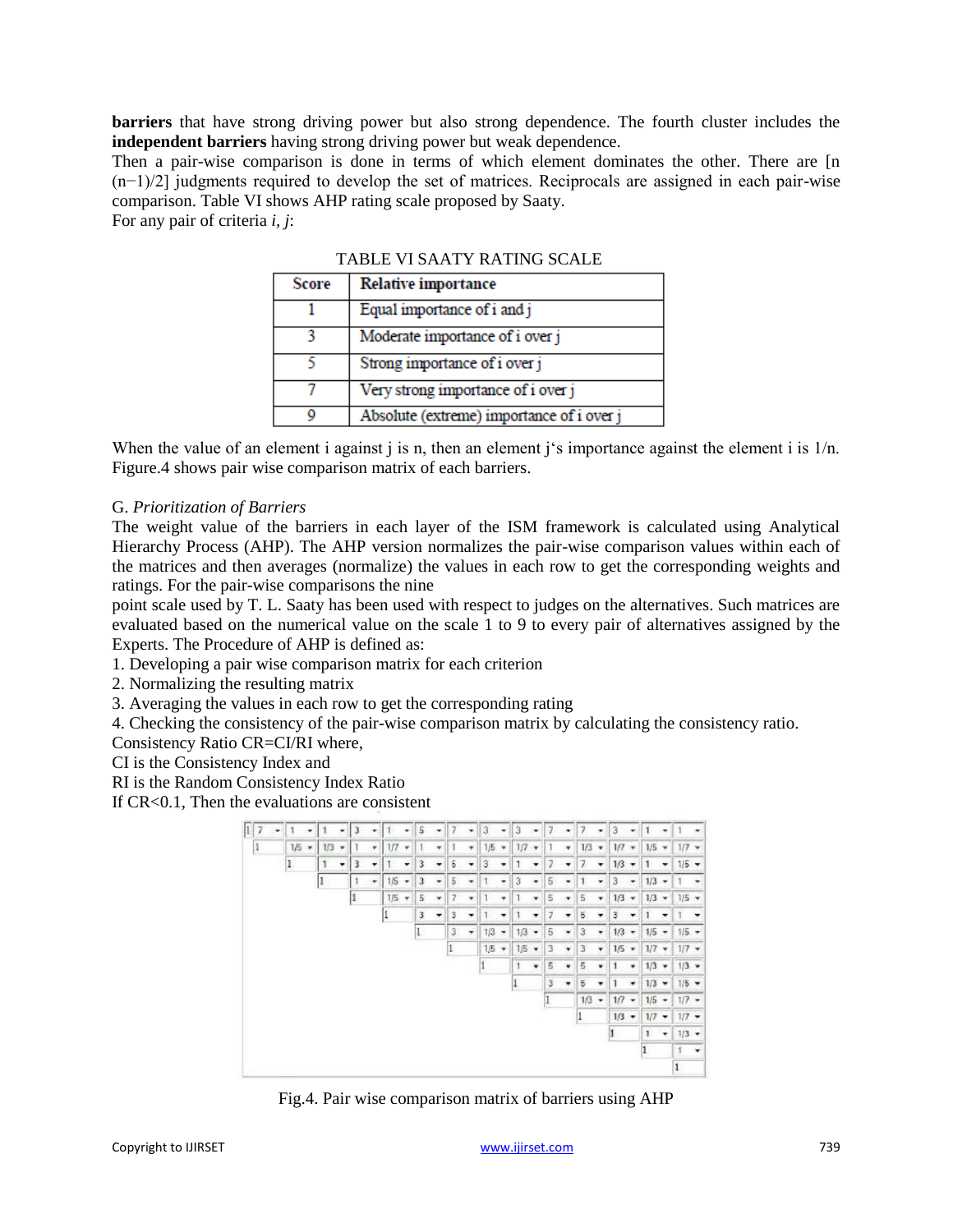Pair wise comparison matrix is done using Microsoft Excel Simulation software. Normalising the resulting matrix using Excel 2010 Simulation Software and averaging the values in each row is done to get the corresponding weight of each barrier. The consistency measure of all the fifteen barriers is measured. The calculation of consistency ratio is shown below.

Consistency Index, $CI = (\lambda max-n)/(n-1)$ 

 $=(17.08269 -15)$ / $(15-1) = 0.14876$ 

Consistency ratio (CR) = CI **/** RI

n= Number of Barriers (15)

RI=1.59 for 15 barriers. [Aviad,s [3] ]

Consistency ratio (CR) =  $0.14876 / 1.59 = 0.0935$ 

# **CR Value less than 0.1, so the evaluations are consistent.**

Ranking of the ISM results using the AHP technique is shown in Table VII**.** The Expert's view on pair wise comparison makes the result more accurate and realistic.

#### H. *ISM- AHP Model Development*

The relative weight of each outbound logistics barrier is identified using AHP. The weight of all barriers in each level of ISM hierarchy is calculated and then, the result of AHP is applied on ISM Model. Thus integrated ISM-AHP model is developed (Figure.5), which shows normalized weights of barrier in each level of hierarchy.

| TABLE VII AHP MODELLING USING EXCEL SIMULATION & SUPER DECISION SOFTWARES |  |  |
|---------------------------------------------------------------------------|--|--|
|                                                                           |  |  |

| <b>Barriers</b> | Outbound logistics<br>barriers of rubberwood<br>processing industry     | Weights<br>Using<br><b>Microsoft</b><br>Excel | Weights<br>Using<br>Super<br><b>Decisions</b> |
|-----------------|-------------------------------------------------------------------------|-----------------------------------------------|-----------------------------------------------|
| <b>B15</b>      | Lack of customer focus                                                  | 0.145723                                      | 0.14997                                       |
| B1              | Selling of product only<br>through dealers                              | 0.11763                                       | 0.11735                                       |
| B6              | Absence of direct contact<br>with end customers                         | 0.115296                                      | 0.11758                                       |
| <b>B14</b>      | Low level of outbound<br>logistics integration                          | 0.114052                                      | 0.11404                                       |
| B <sub>3</sub>  | Lack of integration of<br>latest IT infrastructure                      | 0.086178                                      | 0.08422                                       |
| <b>B4</b>       | Low level of value<br>addition in rubberwood                            | 0.076068                                      | 0.07668                                       |
| <b>B13</b>      | Failure to meet delivery<br>schedule                                    | 0.076042                                      | 0.07630                                       |
| <b>B</b> 9      | Poor awareness programs<br>about marketable<br>advantages of rubberwood | 0.060324                                      | 0.05933                                       |
| <b>B10</b>      | No advertisement done<br>through medias                                 | 0.059546                                      | 0.05899                                       |
| $\overline{B5}$ | No sales promotion                                                      | 0.051618                                      | 0.05111                                       |
| B7              | Feedback from dealers<br>rarely taken                                   | 0.028359                                      | 0.02717                                       |
| <b>B12</b>      | Lack of sufficient R&D<br>activities in rubberwood<br>industry          | 0.020949                                      | 0.02034                                       |
| B8              | Over influence of foreign<br>companies in regional<br>market            | 0.019138                                      | 0.01833                                       |
| B <sub>2</sub>  | Failure to penetrate into<br>new markets                                | 0.0166                                        | 0.01660                                       |
| <b>B11</b>      | Low level utilization of<br>overseas market                             | 0.012477                                      | 0.01199                                       |
|                 | <b>TOTAL</b>                                                            |                                               |                                               |
|                 | Consistency ratio (CR)                                                  | 0.0935                                        | 0.0938                                        |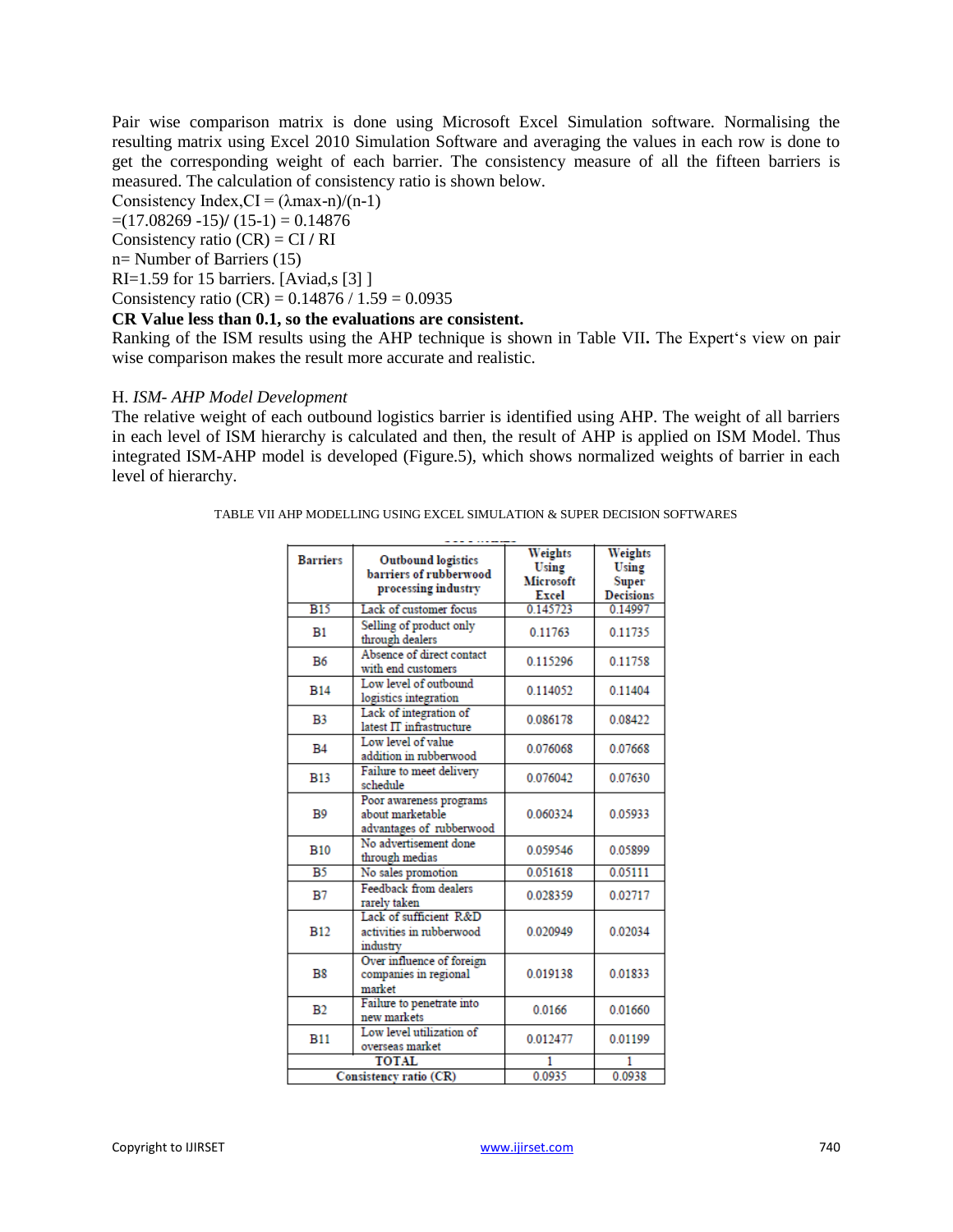#### 5.RESULTS & DISCUSSION

The levels of different outbound logistics barriers are important in better understanding and their implications for improving market share of the industry. The results of this study helps the decision makers to take strategic and tactical decisions for rubberwood processing industries to move from a traditional system of outbound logistics into an improved system, that results in increase of market share. The main strategic decision relies on the actions based on the customer focus activities. Lack of Customer focus of rubberwood processing industry is the barrier that has more weightage (0.1457). In many occasions it will lead to reduction of market share of rubberwood processing industries. Hence due attention must be given to focus on the needs of the customers. It was also identified that some barriers listed in Table VIII are the root causes for all other barriers. It should be addressed as a priority basis in order to resolve problems in outbound logistics of industry.

#### A. *Findings of the study*

1. Lack of Customer focus of rubberwood processing industry is the barrier that has highest driving power and more weightage.



Fig.5. ISM-AHP Model of outbound logistics barriers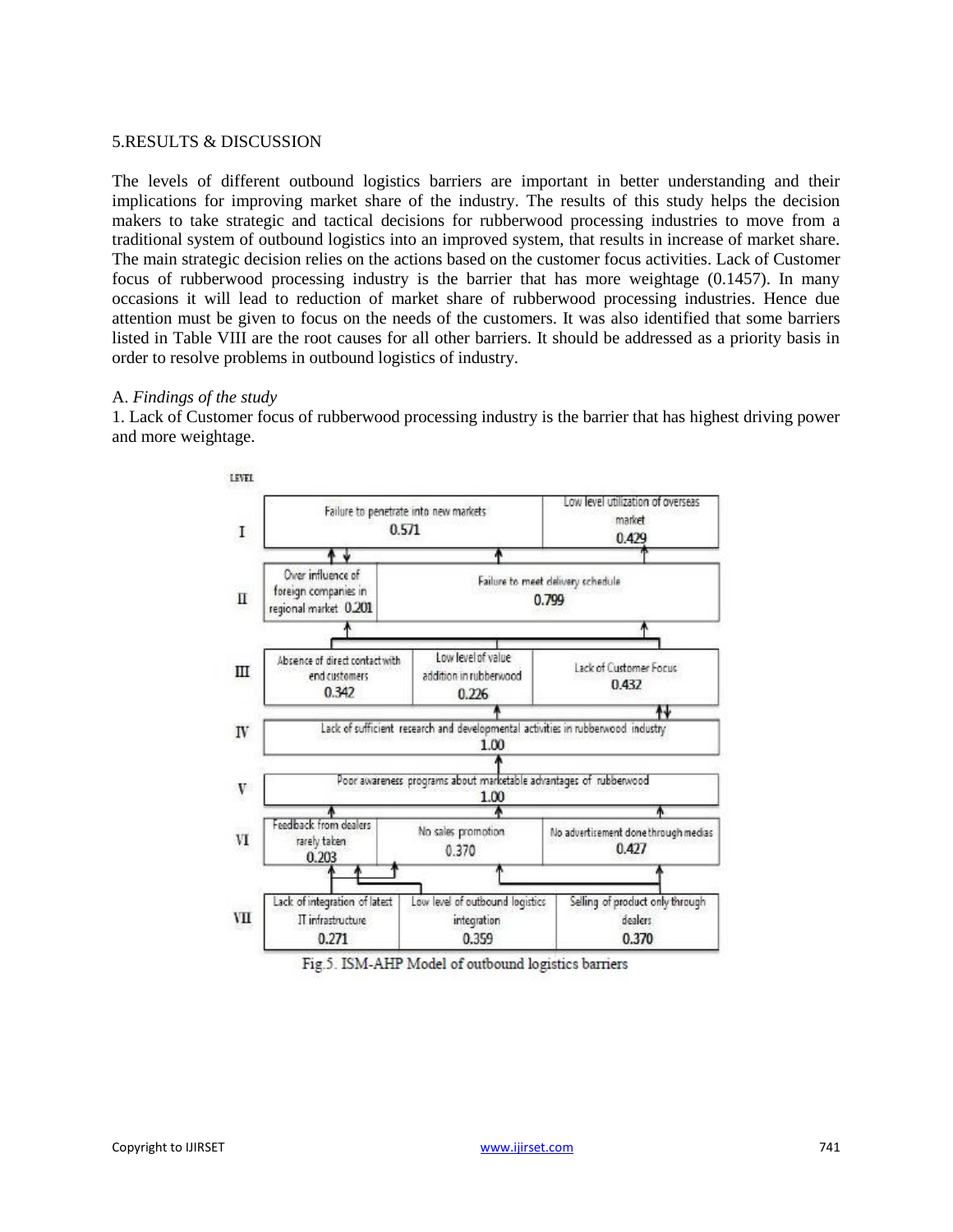| <b>Priority</b> | Outbound logistics barriers of<br>rubberwood processing industry           | Normalized<br>Weights |
|-----------------|----------------------------------------------------------------------------|-----------------------|
|                 | Selling of product only through dealers                                    | 0.1176                |
| $\overline{2}$  | Low level of outbound<br>logistics<br>integration                          | 0.1140                |
| 3               | Lack of integration of latest<br>П<br>infrastructure                       | 0.0862                |
| 4               | addition<br>Low level of value<br>ın<br>rubberwood                         | 0.0761                |
| 5               | about<br>Poor awareness<br>programs<br>marketable advantages of rubberwood | 0.0603                |
| 6               | No advertisement done through medias                                       | 0.0595                |
|                 | Feedback from dealers rarely taken                                         | 0.0284                |

# TABLE.VIII PRIORITIZATION OF BARRIERS

2. Lack of customer focus, absence of direct contact with end customers and no sales promotion are linkage barriers- unstable in nature (High Driving power and High dependence). Any action on these barriers shall effect on others & feedback effect on themselves.

3. Failure to penetrate into new markets , low level utilization of overseas market, failure to meet delivery schedule, and over influence of foreign companies in regional market are weak drivers but strongly dependent on other barriers.

4. Lack of sufficient research and developmental activities in rubberwood industry is the only autonomous factor- less influence on other barriers (Weak driver and weak dependent)

5. Independent barriers (Drivers) can be treated as root cause for all barriers. It should be addressed as a priority basis in order to resolve problems in outbound logistics of industry.

#### B. *Suggestions and Recommendations*

Based on the above study, the following recommendations are to be implemented to prevent the outbound logistics barriers

of the system in order to improve the market share in the context of global competition.

1. The Customers are the focal point of any industry. Rubberwood Processing industry must introduce more activities based on customer focus. Identify the need of customers, supplying quality products to customers at right time at a minimum cost etc. are essential to increase the customer satisfaction.

2. Presently, the rubberwood processing industry in Kerala following dealership marketing. They sell their products through dealers only. So it is important to introduce direct marketing along with dealership marketing, in order to satisfy more customer requirements.

3. The industry must be strictly review its present outbound logistics system and rectify the various problems in the chain of outbound logistics. The proper flow of information between various members of chain is very important.

4. Rubberwood Processing industry in Kerala is not IT enabled. So it is important to capitalize the advantages of e-business, e-procurement, e-commerce, RFID technologies etc. in this industry.

5. It is very important to conduct more awareness programmes about more marketable advantages of rubberwood compared to traditional timbers. It will help in changing the attitude of people towards the rubberwood products.

6. In this technological development World, the industry must increase its advertisements through Medias like Television, Newspapers, Online Medias etc. The companies must provide sufficient budget provision for their advertisements. More Sales promotional activities must be taken up every year.